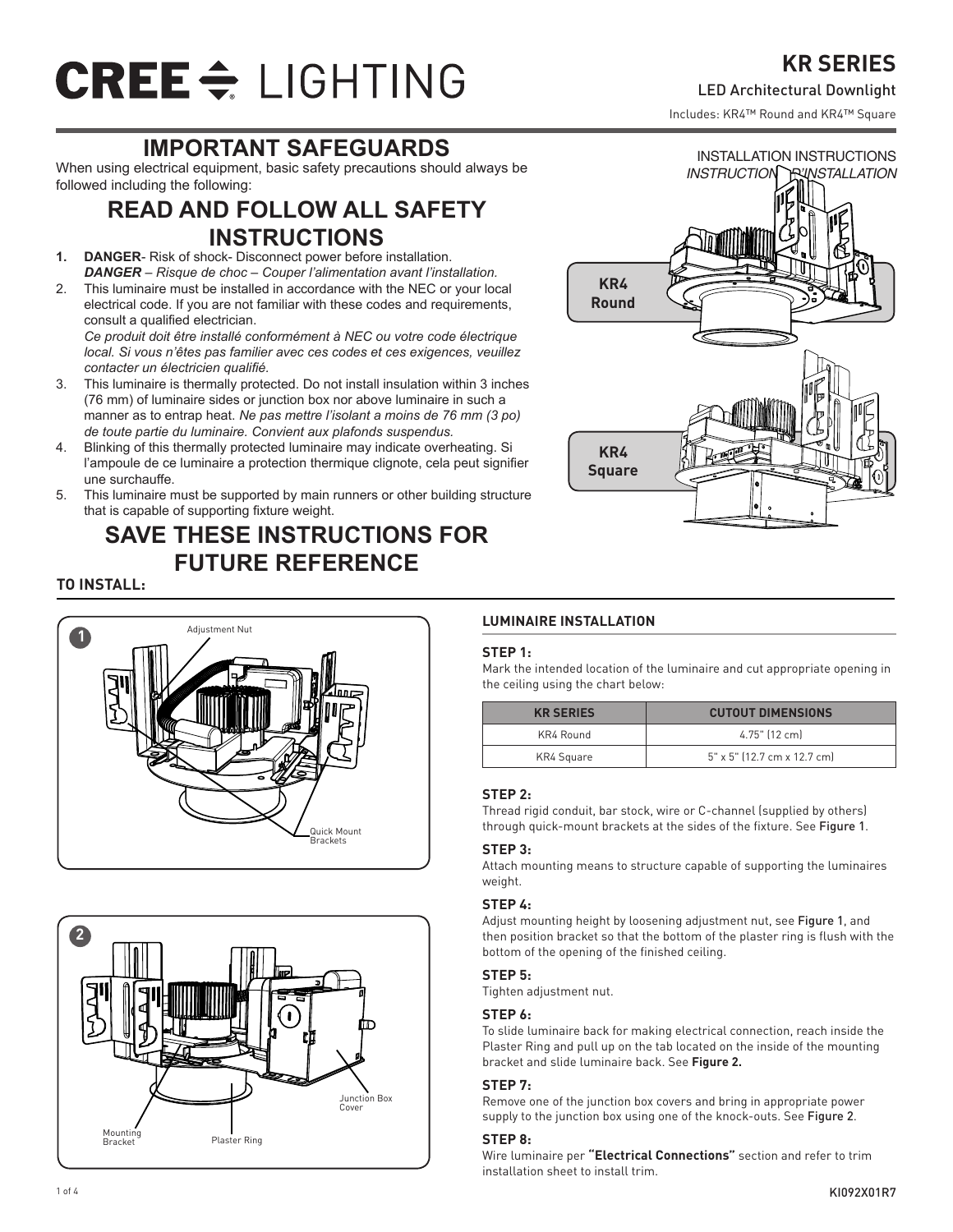#### **ELECTRICAL CONNECTIONS-850 AND 1250 LUMEN WITH 120V/277V TRIAC DRIVER**

**NOTE:** Luminaire is intended to be wired to a specific voltage. Make sure that supply voltage matches voltage on electrical label next to the junction box. Connecting fixture to voltage other than that specified on the label may result in fixture damage and/or improper fixture operation.

#### **STEP 1:**

Supply connections can be brought to the junction box using customer supplied conduit or cord.

#### **STEP 2:**

Using customer supplied 90°C minimum rated wire connectors, make the following electrical connections within the junction box.

- a. Connect supply ground wire to fixture ground (bare/tinned or green).
- b. Connect supply line conductor to fixture hot (black).
- c. Connect supply neutral conductor to fixture neutral (white).



#### **ELECTRICAL CONNECTIONS-**

#### **2000 AND 3000 LUMEN WITH 120/277V DRIVER (0-10V)**

**OR**

#### **850 AND 1250 LUMEN WITH 120V/277V PHILIPS ADVANCE DRIVER (0-10V)**

**NOTE:** Luminaire is intended to be wired to a specific voltage. Make sure that supply voltage matches voltage on electrical label next to the junction box. Connecting fixture to voltage other than that specified on the label may result in fixture damage and/or improper fixture operation.

#### **STEP 1:**

Supply connections can be brought to the junction box using customer supplied conduit or cord.

#### **STEP 2:**

Using customer supplied 90°C minimum rated wire connectors, make the following electrical connections within the junction box.

- a. Connect the black fixture lead to the voltage supply lead.
- b. Connect white fixture lead to the neutral supply lead.
- c. Connect the bare/tinned or green ground lead to the supply ground lead.
- d. If 0/1-10v Dimming is used, connect the violet lead to the supply positive dimming lead.
- e. If 0/1-10v Dimming is used, connect the gray lead to the supply negative dimming lead.

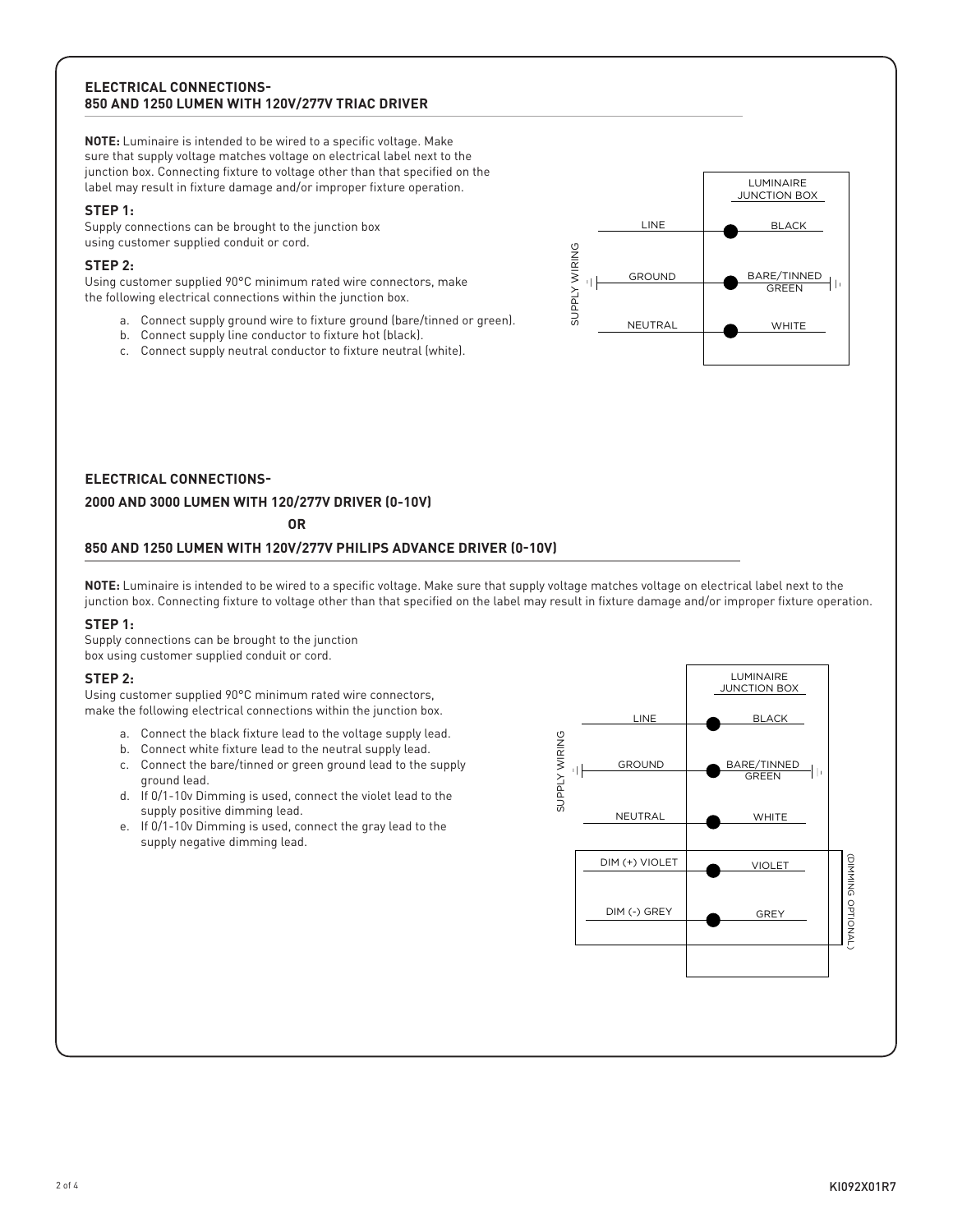#### **ELECTRICAL CONNECTIONS-LUTRON 3-WIRE DIMMING**

**NOTE:** Luminaire is intended to be wired to a specific voltage. Make sure that supply voltage matches voltage on electrical label next to the junction box. Connecting fixture to voltage other than that specified on the label may result in fixture damage and/or improper fixture operation.

#### **STEP 1:**

Using customer supplied 90°C minimum rated wire connectors, make the following electrical connections within the junction box.

- a. Connect supply switched hot conductor to driver black.
- b. Connect supply dimmed hot conductor to driver orange.
- c. Connect supply neutral conductor to driver white.
- d. Connect the green ground lead of driver and the bare or green ground lead attached to junction box to the supply ground lead.



**NOTE:** Luminaire is intended to be wired to a specific voltage. Make sure that supply voltage matches voltage on electrical label next to the junction box. Connecting fixture to voltage other than that specified on the label may result in fixture damage and/or improper fixture operation.

#### **STEP 1:**

Using customer supplied 90°C minimum rated wire connectors, make the following electrical connections within the junction box.

- a. Connect the black fixture lead to the voltage supply lead.
- b. Connect white fixture lead to the neutral supply lead.
- c. Connect the green ground lead of driver and the bare or green ground lead attached to junction box to the supply ground lead.
- d. Connect the E1 violet lead to the supply positive dimming lead.
- e. Connect the E2 violet lead to the supply negative dimming lead.